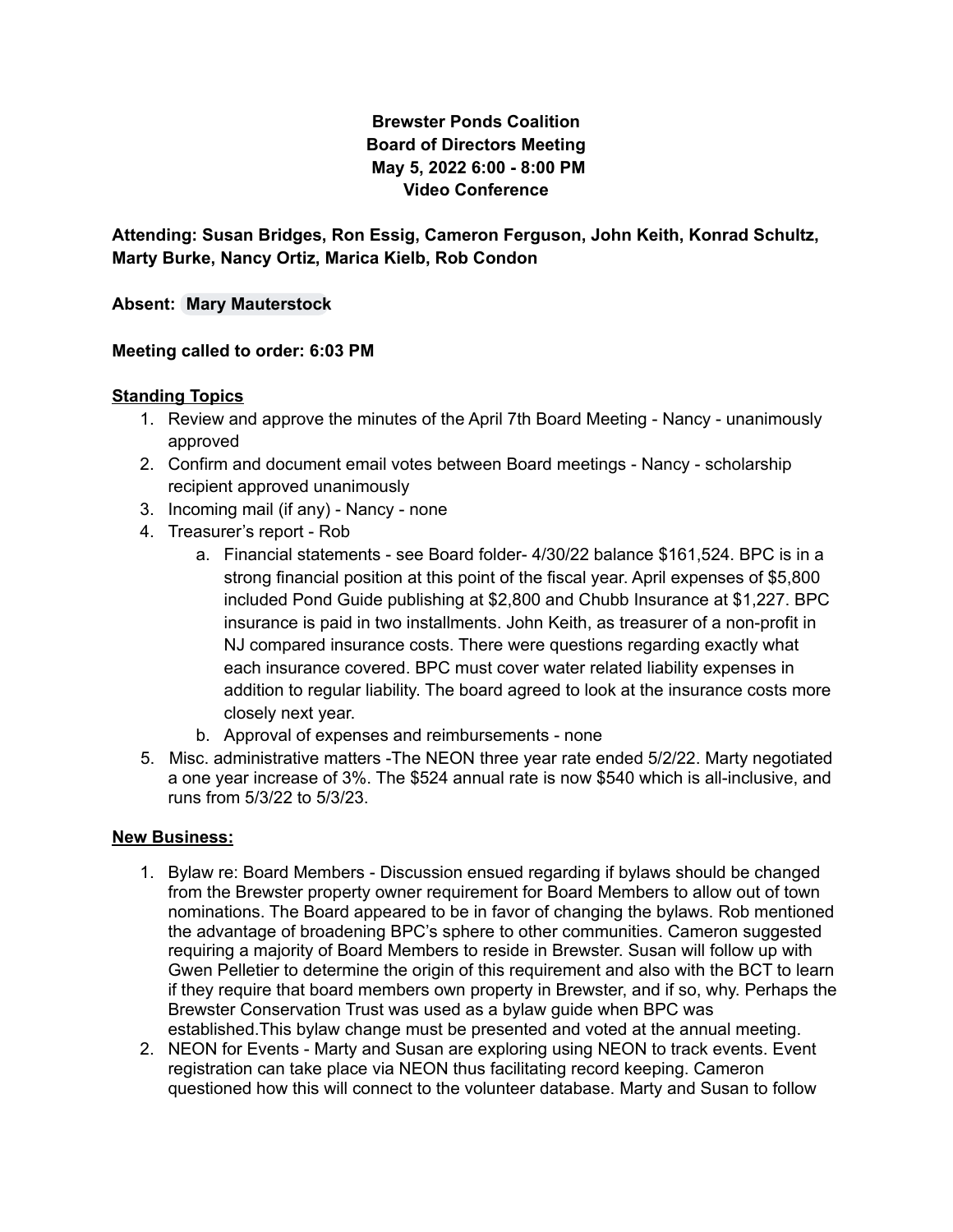up. Marty felt that keeping track of volunteer efforts would be done separately from event management.

## **Current Priorities**

- 1. Bioremediation It appears the Emerald Tutu floating islands project will not take place due to the time that would be required for State permitting/filing requirements. This is particularly disappointing to Tom Vautin and the others as Emerald Tutu was going to finance the entire project with a grant. Conservation was very positive about the project until DNR informed them of all the filings needed with the State. One caveat with the project, however, is that salt water grass would have been used as opposed to native pond species. Susan suggested going forward with the project without Emerald Tutu. Research appears to indicate that approximately 3% of a freshwater pond must be utilized in order for floating wetlands to uptake enough nutrients to have a positive effect.
- 2. Search/nomination committee There is no interest from current board members in succeeding Susan as president and the communications position still needs to be filled. The Search/nomination committee will meet in the near future.
- 3. Pond Summit Konrad is gathering information such as bios, outline of presentation, slides, etc. on the four speakers (Mark Nelson, Brian Dudley, Brian Baumgaertel, and Nate Keenan) for the June 17th Pond Summit to be held at the Brewster Baptist Church. The sanctuary will be used since the downstairs community room is not big enough to accommodate the attendees. Peter Lombardi will encourage town officials to attend.The event will be streamed live and conclude with a robust question and answer session from both live and online attendees. Konrad emphasized the importance of reducing nutrient loading from septic systems in the future of BPC. Wastewater is by far the biggest polluter of Brewster waters. BPC hopes the Pond Summit will be a solid first step in educating Brewster town officials and residents on the importance of resolving septic issues. Irene Penney will publicize this event in the Cape Cod Times and the Cape Codder.
- 4. PALs Dashboard John will present the revised draft of the PALS data to Chris Miller and the board in the next few weeks. Marty will send John a summary of the cyanobacteria moderate to high readings to be included in the draft. John wants all the information compiled prior to the Pond Summit so attendees can be informed of what ponds are impaired and the nature of the impairment. The board agrees that the town should not spend \$50K on an analysis of the PALS data since BPC is completing the task. These funds would be better spent on a full and comprehensive study of ways to reduce septic system nutrient loading throughout Brewster into groundwater and ponds.

#### **Events**

- 1. Recap of events this month
	- a. April 7, 11:00 BBC Adult Program Paul Anderson was a great "kick-off" for the adult programs.
	- b. The April 23rd Beautify Brewster was a success with 21 volunteers gathering trash along the traditional route. This year DNR distributed a list detailing trash collected. It will be interesting to see the tally results. The biggest offender in terms of quantity was by far cigarette butts. 253 nip bottles were collected.
	- c. Brewster in Bloom April 29 May 1st The BPC table in front of the Brewster Bookstore gathered 15 new signatures for the BPC database. Next year BPC hopes to have a float in the parade.
- 2. Upcoming